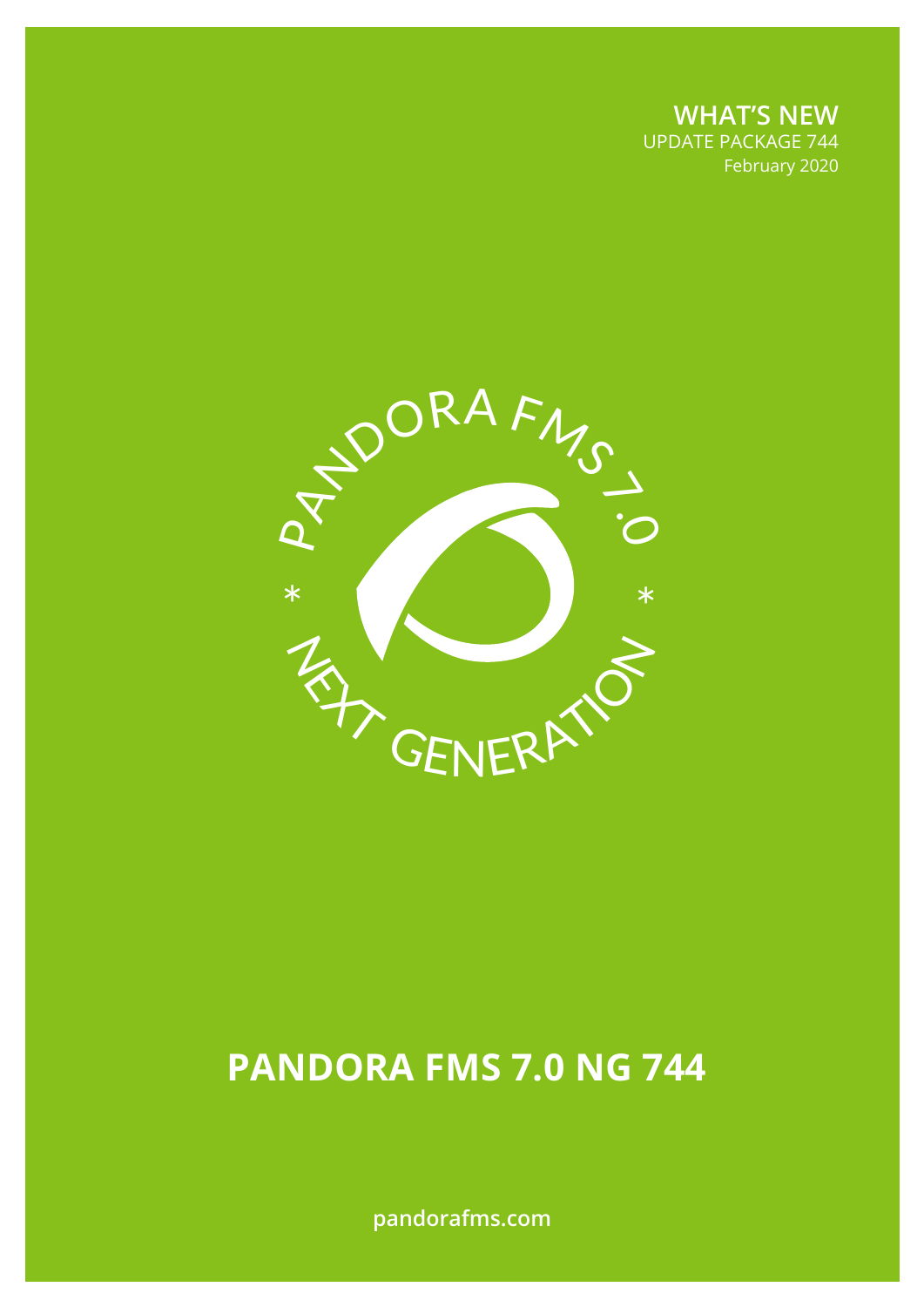

## NEW PANDORA FMS DEVELOPMENTS

#### **Integrated plugin library**

Resource

Update manage

Module library **ii** 

 $\boxed{3}$  Profiles

 $\blacksquare$ 

 $\bullet$ 

The [module and plugin library](https://pandorafms.com/library) has been added to Pandora FMS console interface, integrating it as a new menu section. From this new access, it will be possible to navigate through the different categories and even perform searches and download plugins directly. Explore all of our integrations easily and quickly.



s plugin will check:<br>
1. User password audit check, using dictionary (provided) with the<br>
1. SOD meas common used passwords. This usually don't take more than a few seconds. If you have<br>
1. SOD meas common used password di

a , wenty in a trere a wyo-pt. numming winnout root peasword derivers.<br>In the future we want to expand it's features to include file hashing check, detect bruteforce attacks by<br>analyzing logs, improve hardening check on ro

View in Module Library

odule\_type generic\_data\_inc module\_ex<br>| cat /var/log/openvpn.log | grep "Peer<br>| Connection Initiated" | wc -i modul...]

This plugin will check:

FILESasic.security.tar.bz2

modern Linux box<br>32 bits. It contains<br>ripper 1.8 + Contrib <del>patches with 328.64 sta</del><br>binaries. The main concept of the[...]

Linu

is plugin is<br>irn Linux b

violation<br>ins, failed

i modu<br>Jule na

Close

ouve\_name<br>module\_service sdadmind<br>module\_service sdadmind<br>nodule\_description ACE Server 6.0<br>Administration Daemon [...]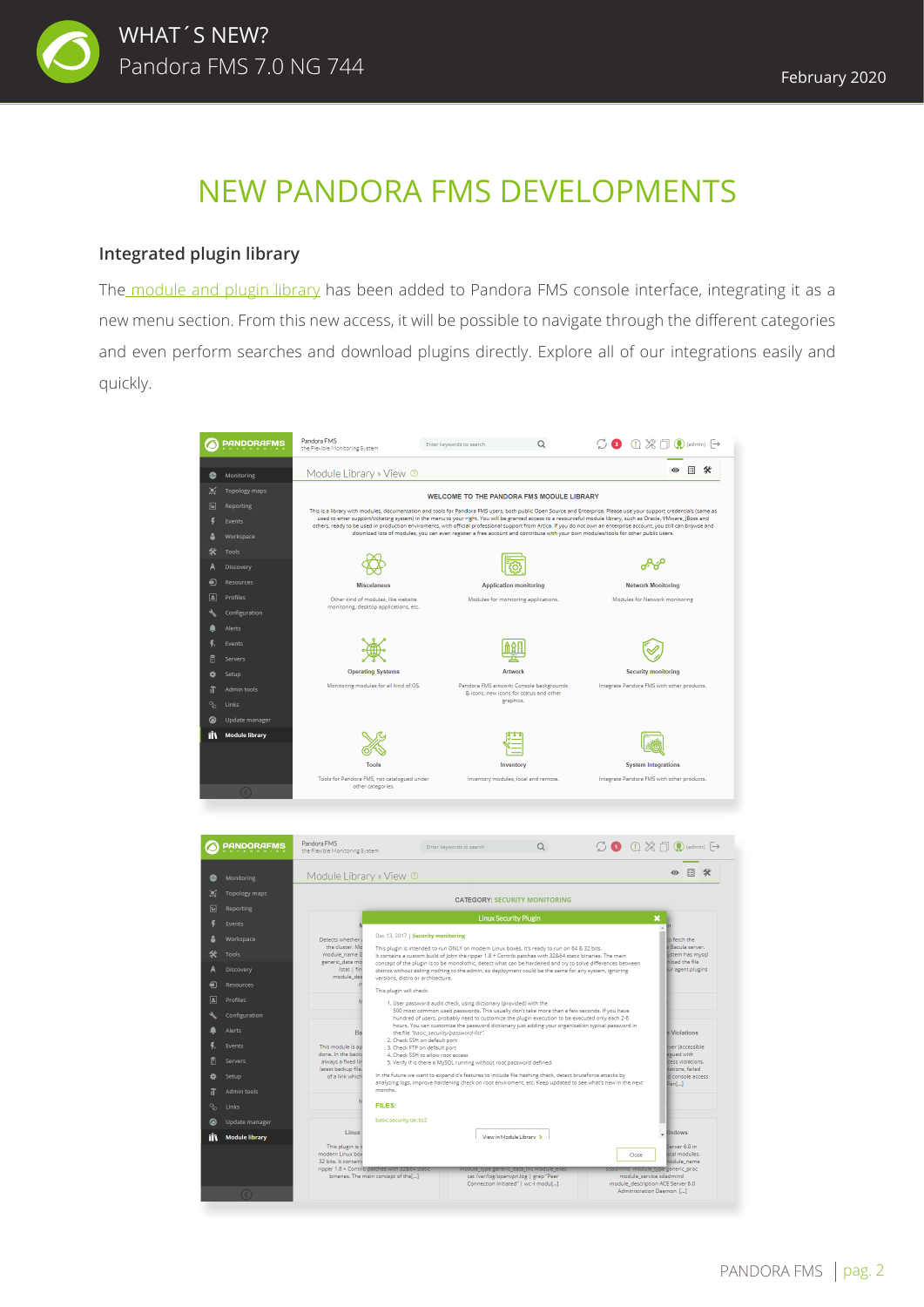

#### **Visual consoles: stage II**

In the previous release, several changes were made to visual consoles to make their editing much more user-friendly. This update follows that working line to improve user experience and make this feature even more intuitive.



*Screenshot of the updated template of visual consoles with new maps available* 

#### **Alert correlation: stage II**

As in the case of visual consoles, in this release 744, improvements in alert correlation keep on including measures to make its configuration more usable.

Among other modifications, the possibility of making position changes in the defined rules has been added, besides the possibility of deleting the last added element instead of deleting everything created.

#### **SNMP Browser improved**

Within remote monitoring, the complexity and importance of SNMP stands out the most. That is why, in this update, the SNMP browser tool has been improved so that the modules obtained - directly within a specific policy or agent - can be entered from the search performed.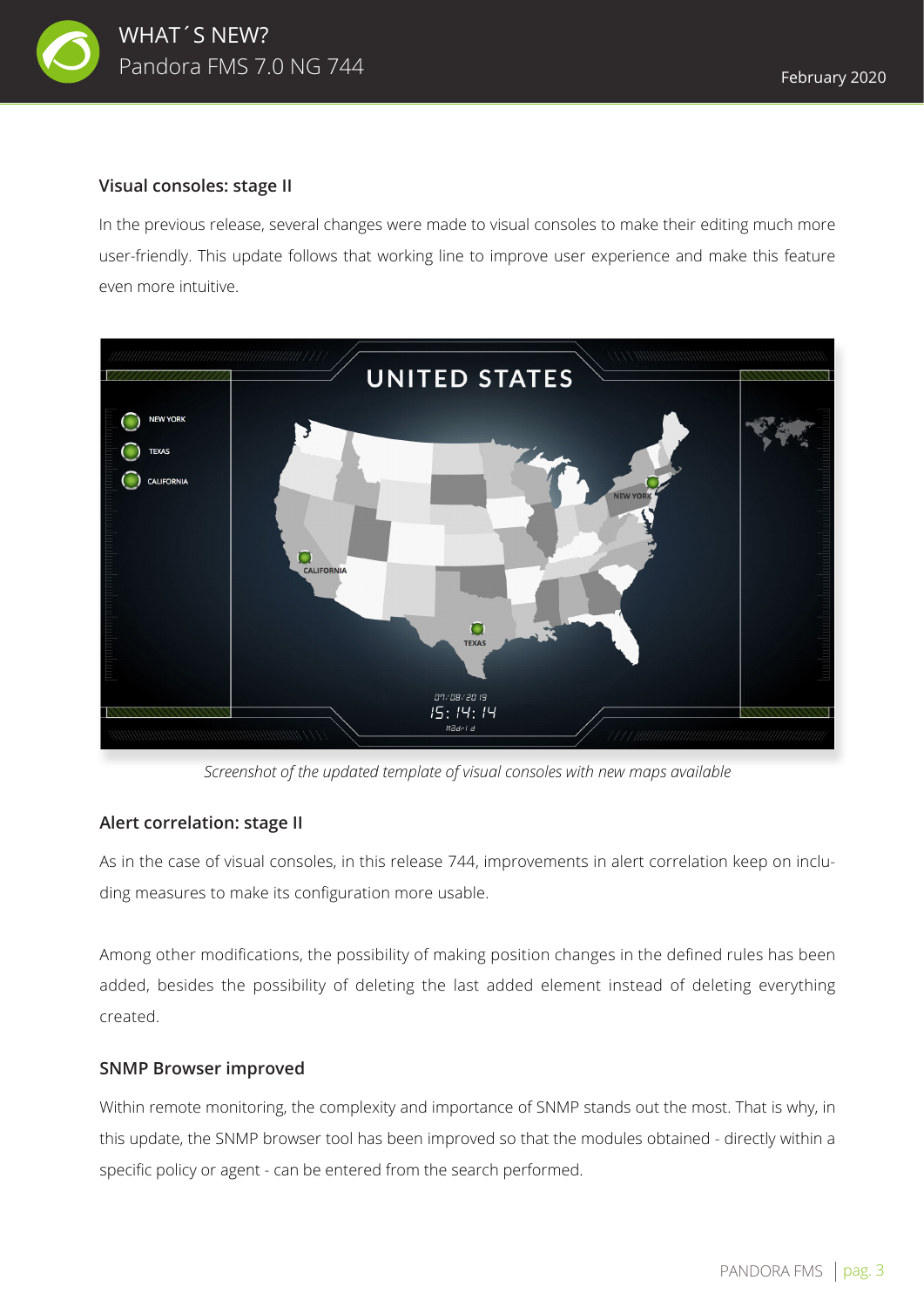

#### **Default policies**

The content of the existing policies that appear along with the installation has been updated, taking into account possible new, more up-to-date monitoring needs.

### **Troubleshooting**

**\*** Fixed a bug in Satellite Server plugin configuration that caused an error in the execution of other modules.

**\*** Fixed an error in Manage Database HA view with which a false critic was generated in SSH key path verification.

**\*** Fixed a bug concerning the agent module *crontab*, where the interval of said module was randomly modified.

- **\*** Fixed a bug that prevented the creation of WMI modules using the *Wizard*.
- **\*** Fixed a bug that affected IPAM tasks through the Discovery Server.
- **\*** Fixed a visual error in PDF reports that contained an availability graph.
- **\*** Fixed a visual bug in *generic\_string* modules that contained the character ">".
- **\*** Fixed an error in software and Satellite Server agent performance with *secondary\_mode* and *xml\_buffer.*
- **\*** Fixed several report generation failures.
- **\*** Fixed a bug in "ISO-8859-15" encoding that generated BADXML affecting software agent monitoring.
- **\*** Fixed a display issue of the report triggered alert item.
- **\*** Fixed a bug in agent deployment where Linux packages were not correctly sent.
- **\*** Fixed an issue when creating a user with a password policy enabled.
- **\*** Fixed an application failure in Metaconsole policy agents.
- **\*** Fixed a bug when creating reports with SQL charts using templates.
- **\*** Fixed a bug in the use of the *\_agent\_address\_* macro within event responses.
- **\*** Fixed visual and redirecting bugs within report creation, configuration and export.